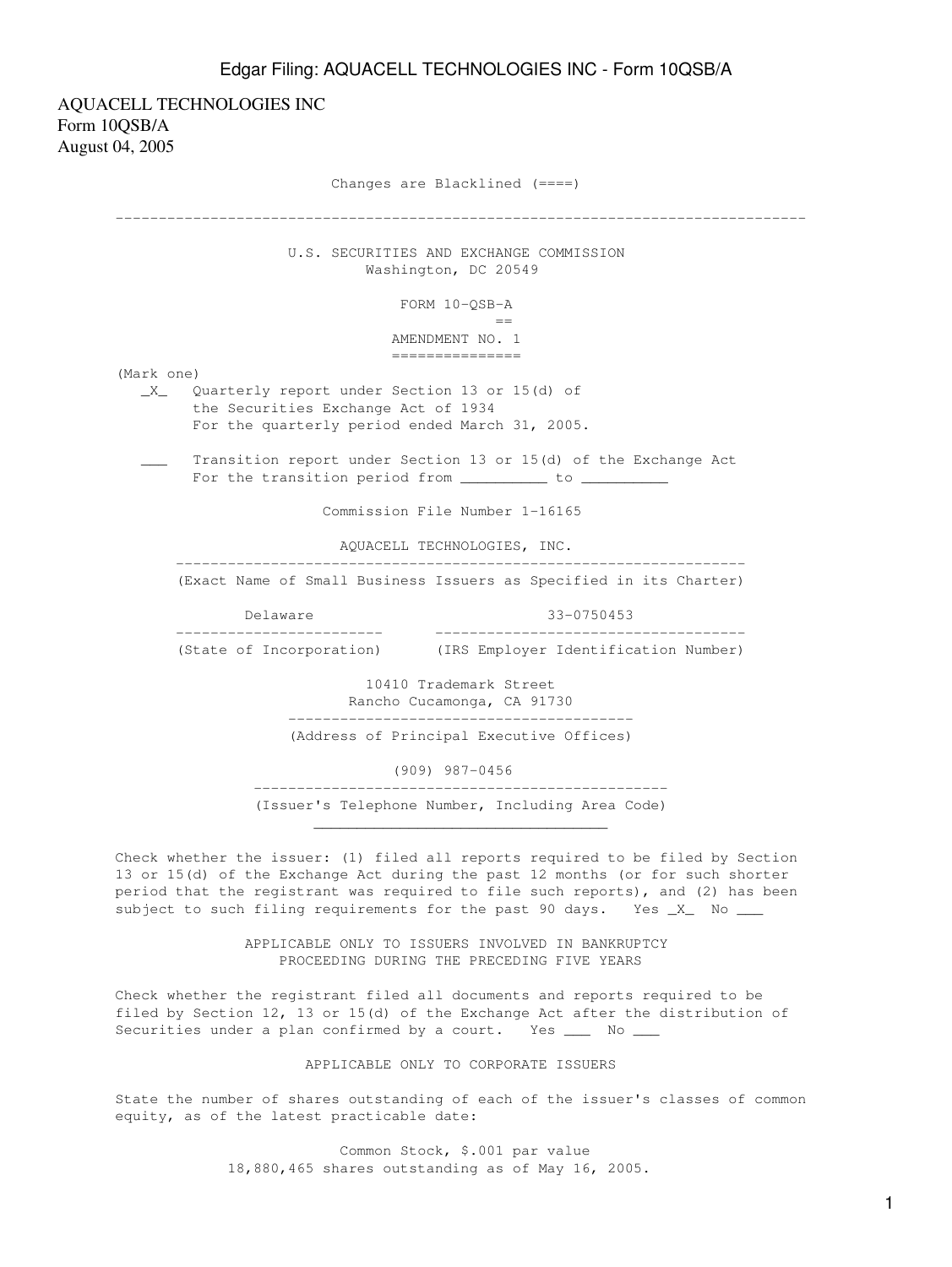# Edgar Filing: AQUACELL TECHNOLOGIES INC - Form 10QSB/A

Transitional Small Business Disclosure Format (check one): Yes \_\_\_ No \_X\_

--------------------------------------------------------------------------------

#### PART I - FINANCIAL INFORMATION

ITEM 2. MANAGEMENT'S DISCUSSION AND ANALYSIS OF FINANCIAL CONDITION AND RESULTS OF OPERATIONS

### Liquidity and Capital Resources

 During the nine months ended March 31, 2005 the Company incurred a net loss =========================================================================== of \$872,000 and has aggregate net losses of \$20,000,000 since inception of which ================================================================================ non-cash losses amounted to approximately \$6,500,000. As of March 31, 2005 we ============================================================================== had a cash balance of \$80,000 and a working capital deficiency of \$1,205,000. ============================================================================= The Company presently has in excess of 7,000,000 warrants, at prices ranging ============================================================================ from \$.75 to \$8.25, which if exercised would generate approximately \$10,750,000. ================================================================================ As of March 31, 2005, 250,000 warrants generating \$42,000 were in the money. We ================================================================================ could reprice warrants and complete private placements to raise necessary equity ================================================================================ to fund continued placement of our billboard coolers and generate additional ============================================================================ advertising revenues from those coolers. ========================================

 The Company has developed a plan to address liquidity, in connection with its ability to continue as a going concern, in several ways. It intends to continue to raise capital through the sale or exercise of equity securities. Toward that end the Company raised net equity of approximately \$1,320,000 through the exercise of warrants to purchase common shares and a private placement of common shares during the nine months ended March 31, 2005. The Company has continued to pursue the placement of our water cooler billboards in various locations and the Company is seeking to increase its revenues through the sale of advertising on the band of the cooler's permanently attached fivegallon bottle as outlined in the Overview section of Management's Discussion.

 The spinoff of our Aquacell Water, Inc. subsidiary will have no material effect on the financial statements because this is an inactive company without assets, liabilities or operations.

 Cash used by operations during the nine months ended March 31, 2005 amounted to \$1,738,000. Net loss of \$2,595,000 was reduced by non-cash stock based compensation in the amount of \$745,000, depreciation and amortization of \$41,000 and a bad debt provision of \$4,000. Cash used by operations was further increased by a decrease in accounts payable in the amount of \$72,000 and an increase in accounts receivable of \$46,000. Net loss was further decreased by an increase in accrued liabilities of \$126,000 and by net changes in prepaid expenses, accrued liabilities, customer deposits, unearned income and inventories aggregating \$59,000.

 Cash used by investing activities during the nine months ended March 31, 2005 represented capital expenditures in the amount of \$359,000 primarily for